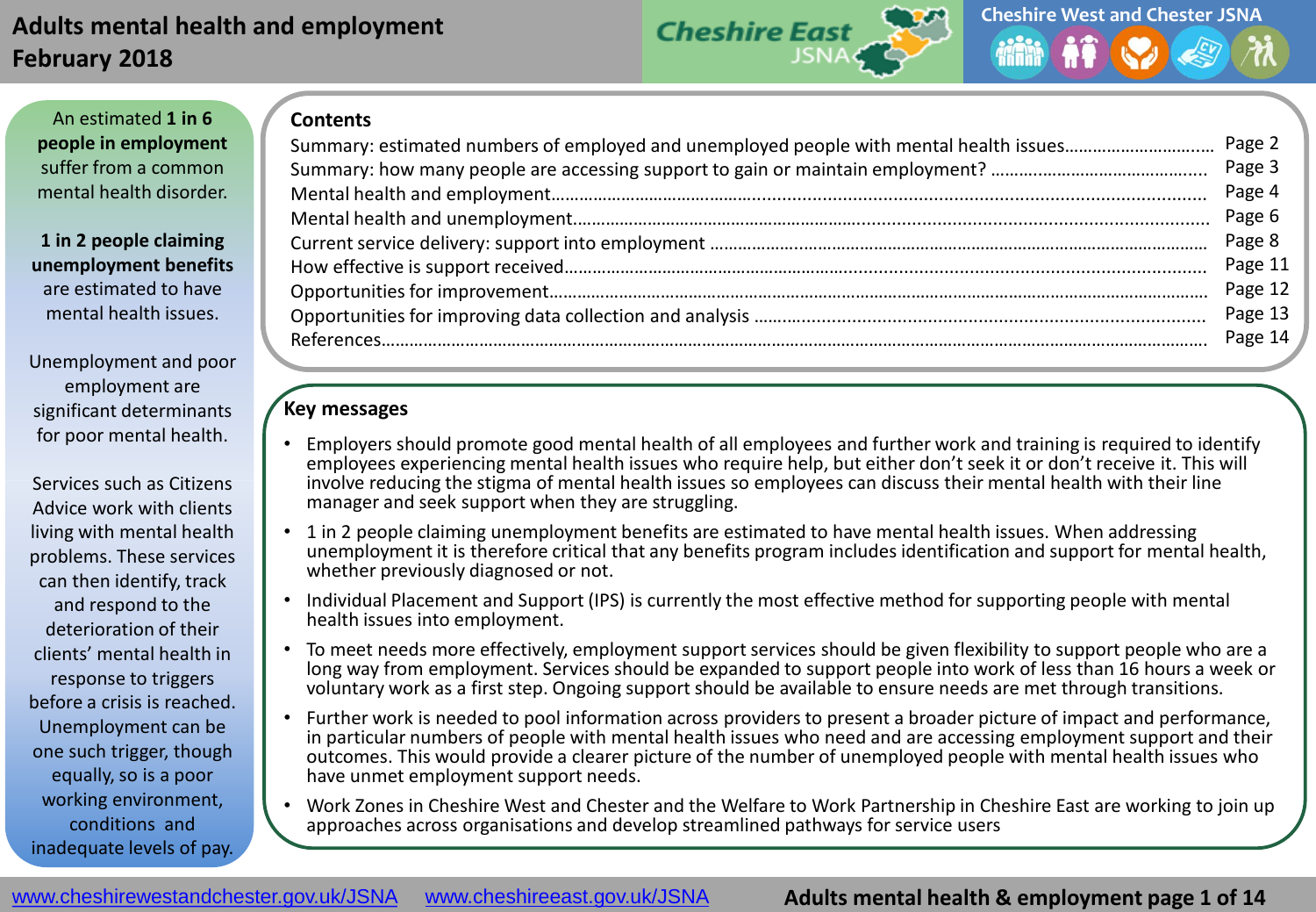# **Estimated numbers of employed and unemployed people with mental health issues**





**Employed mental health estimates Unemployed mental health estimates**

**Key Message**: Better information is needed to help identify the numbers who need mental health support in and out of the workplace. **Common mental disorders** (CMDs): These comprise different types of depression

For an explanation of how all these figures have been calculated see pages 4-7.

www.cheshirewestandchester.gov.uk/JSNA [www.cheshireeast.gov.uk/JSNA](http://www.cheshireeast.gov.uk/JSNA)

and anxiety. They cause marked emotional distress and interfere with daily function, but do not usually affect insight or cognition.

# **Adults mental health & employment page 2 of 14**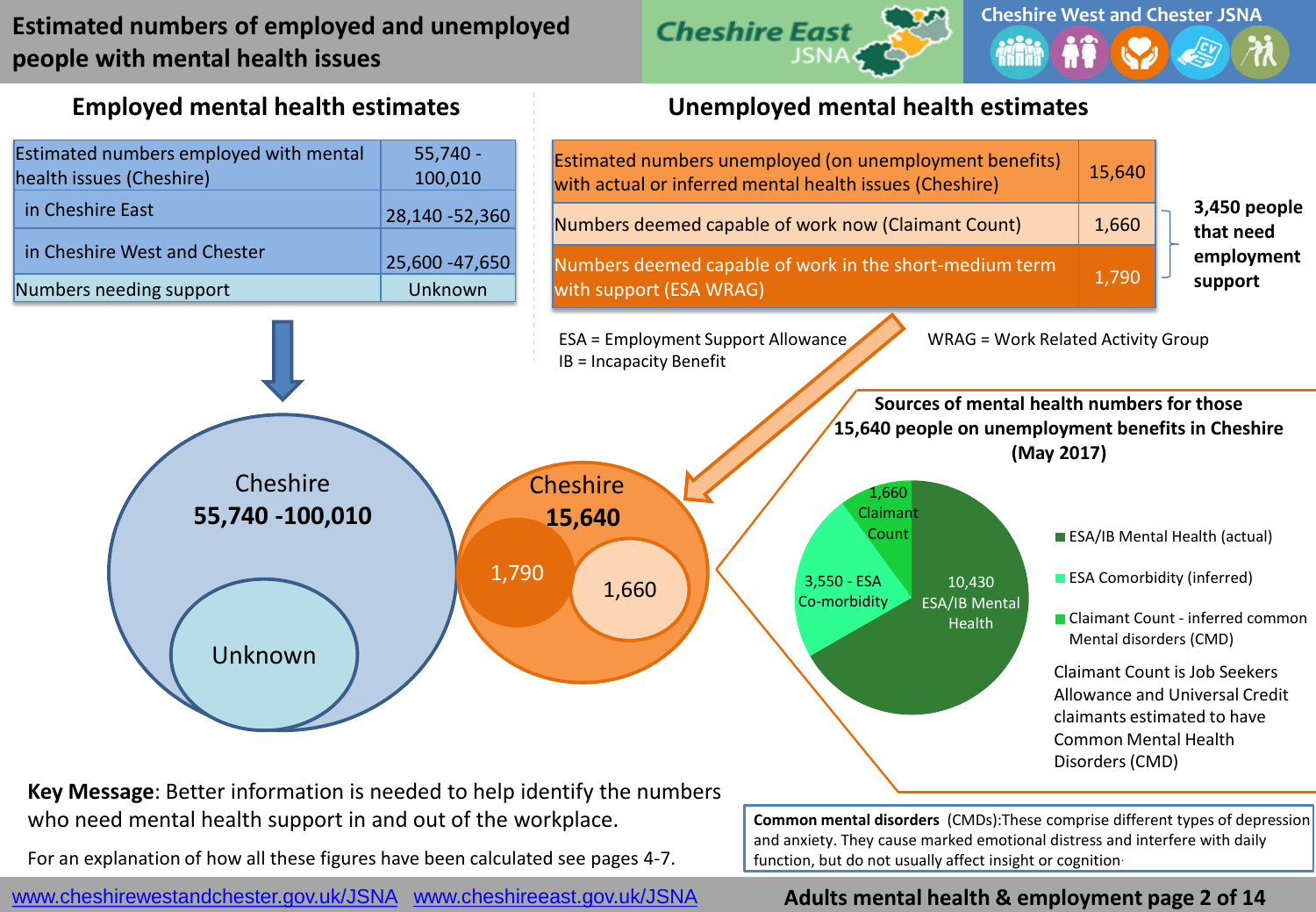# **How many people with mental health issues are accessing support to gain or maintain employment?**



| Estimated numbers employed with mental health | $55,740 -$ |
|-----------------------------------------------|------------|
| issues (Cheshire)                             | 100.010    |
| Numbers needing support                       | Unknown    |



### **Numbers accessing support within work?**

Support to people in employment is provided through a wide range of employer occupational health and employee assistance schemes. Data are not available on numbers of people accessing these schemes across Cheshire.

#### **Employed mental health estimates Unemployed mental health estimates**

| Estimated numbers unemployed (on unemployment benefits) with                           |        |       |  |
|----------------------------------------------------------------------------------------|--------|-------|--|
| actual or inferred mental health issues (Cheshire)                                     | 15,640 |       |  |
| Numbers deemed capable of work now (Claimant Count)                                    | 1,660  |       |  |
| Numbers deemed capable of work in the short-medium term with                           | 1,790  | 3,450 |  |
| support (ESA WRAG)                                                                     |        |       |  |
| $FSA = Fmnlovment Sunport Allovance: WPRG = Work Palated Activity Group = This is for$ |        |       |  |

ESA = Employment Support Allowance; WRAG = Work Related Activity Group - This is for claimants who the DWP consider will be capable of work at some time in the future



For an explanation of these figures see pages 8-10.

- <sup>1</sup> DWP and identified college programme capacity 2016/17
- <sup>2</sup> CWAC Work Zone figures (2016/17 financial year)
- <sup>3</sup> Cheshire West and Chester Council
- <sup>4</sup> Cheshire East Occupational

#### Opportunities data (2016/17)

Common mental disorders (CMDs): These comprise different types of depression and anxiety. They cause marked emotional distress and interfere with daily function, but do not usually affect insight or cognition.

East Council Work Choice programme • 50 people with severe and enduring mental health supported in Cheshire East (may not have been on unemployment benefits)<sup>4</sup>

• 27 people with mental health issues supported Oct 2016 to Nov 2017 through the Cheshire West and Chester Council Work Choice programme<sup>3</sup> • 10 people with mental illness supported 2016/17 through the Cheshire

• At least 1,120 places on support programmes available in  $2016/17<sup>1</sup>$ • 15 people with mental ill health supported into employment and an estimated 78 long-term unemployed with a mental health issue received support through the Work Zone programme in Cheshire West and Chester

**Key message**: There are several successful programs offering substantial support for unemployed people; support in the workplace seems to be less coordinated and is dependent on attitudes of individual companies and line managers.

during 2016/17<sup>2</sup>

www.cheshirewestandchester.gov.uk/JSNA [www.cheshireeast.gov.uk/JSNA](http://www.cheshireeast.gov.uk/JSNA)

**Adults mental health & employment page 3 of 14**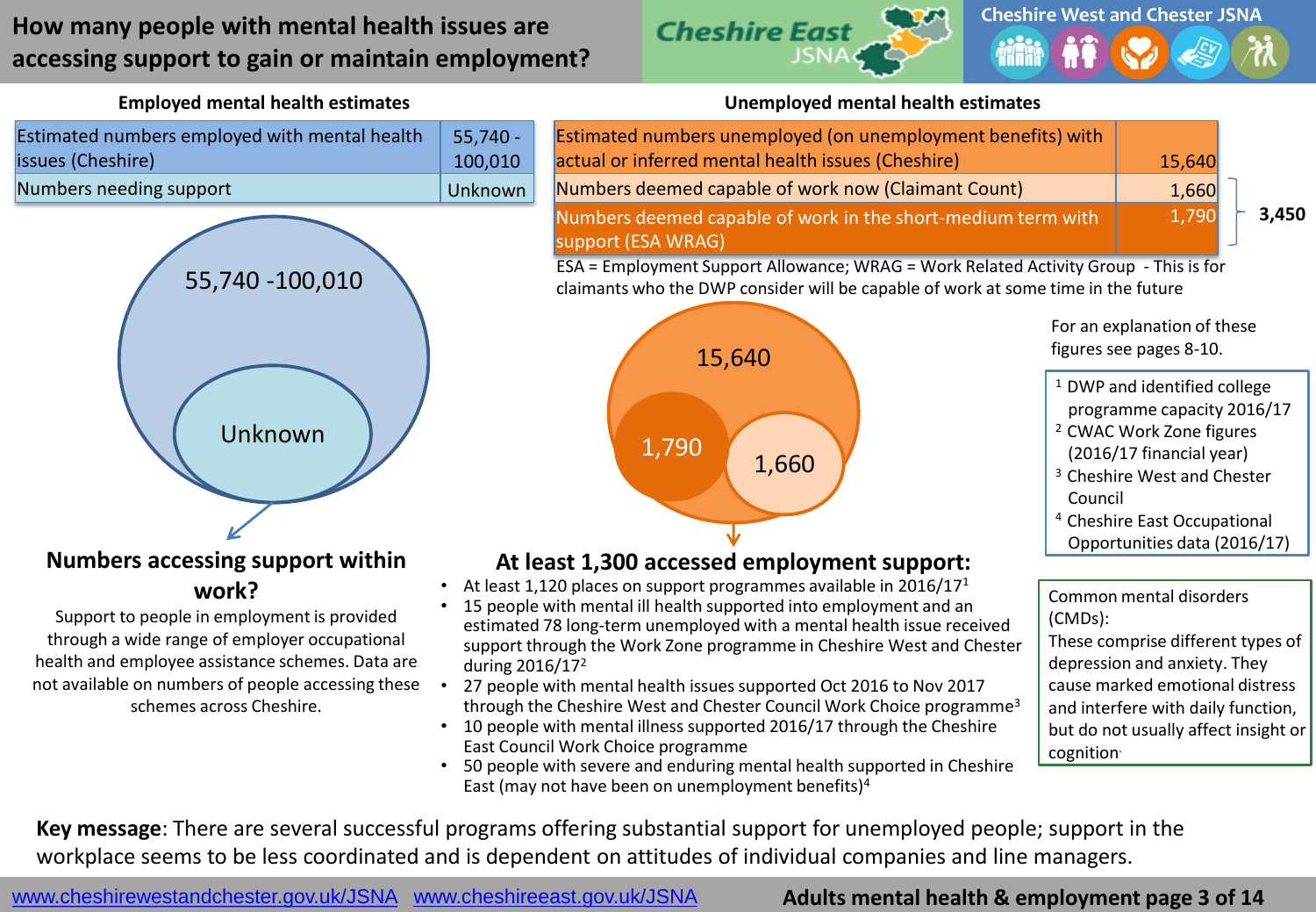# **Mental health and employment**



Common mental disorders (CMDs): These comprise different types of depression and anxiety. They cause marked emotional distress and interfere with daily function, but do not usually affect insight or cognition.

From the 2016 Business in the Community survey 60% of board members and senior managers believed their organisation supported those with mental health issues; however **only 11% of employees discussed a recent mental health problem with a manager**, **and 50% said they would not**  discuss mental health issues with their line manager.

It is difficult to get precise numbers in relation to mental health issues in the workplace. To provide an assessment of those who may be impacted by poor mental health, estimates from various studies have been applied to the population. There have been a number of studies and reports published around mental health in adults, and the rates estimated for mental health issues in the adult population vary from 1:6 to nearly 1:3.

The 2014 adult psychiatric morbidity survey (APMS<sup>1</sup>) estimated that one in six adults had a common mental disorder in the past week. The survey by 'Business in the Community'<sup>2</sup> in 2016 found that nearly one in three employees (31%) had experienced **psychological symptoms of poor mental health within the last month.**

There are estimates available from the Annual Population Survey (Nomis) of employees with self diagnosed mental health issues lasting longer than 12 months, but the results have large margins of error at local authority level and are not included in this JSNA. The below table estimates the number of Cheshire residents in employment who have recently experienced mental health issues:

|                                                                               | Estimates of workforce proportions with a mental health.                                                                    |                                                                    |                                                                        |                                 |  |  |
|-------------------------------------------------------------------------------|-----------------------------------------------------------------------------------------------------------------------------|--------------------------------------------------------------------|------------------------------------------------------------------------|---------------------------------|--|--|
| <b>Working Population</b>                                                     |                                                                                                                             | APMS - People with a Common<br>MH issue in employment <sup>^</sup> | Business in Community survey - workforce<br>with symptoms of MH issue~ |                                 |  |  |
|                                                                               | Total 16 to 64 pop*                                                                                                         | In employment**                                                    | Rate of 1:6                                                            | Rate of approximately 1:3 (31%) |  |  |
| <b>Cheshire East</b>                                                          | 226,060                                                                                                                     | 168,900                                                            | 28.140                                                                 | 52,360                          |  |  |
| <b>Cheshire West and Chester</b>                                              | 206.150                                                                                                                     | 153,700                                                            | 25,600                                                                 | 47,650                          |  |  |
| Cheshire (calculated locally)                                                 | 432,210                                                                                                                     | 322,600                                                            | 55.740                                                                 | 100.010                         |  |  |
| <b>Great Britain</b>                                                          | 40.267.490                                                                                                                  | 29.675.200                                                         | 4.943.890                                                              | 9,199,310                       |  |  |
|                                                                               | * 2016 mid population Estimates; ** from Annual Population Survey figures (Jul 2016to Jun 2017)                             |                                                                    |                                                                        |                                 |  |  |
|                                                                               | ^ Calculated from the rate given in the Mental Health and Wellbeing in England: Adult Psychiatric Morbidity Survey 2014 (1) |                                                                    |                                                                        |                                 |  |  |
| $\sim$ From the 'Business in the Community' Mental Health at Work Report 2016 |                                                                                                                             |                                                                    |                                                                        |                                 |  |  |

When applied to the Cheshire population, there are large numbers of people who potentially experience a mental health issue. However, in understanding workplace mental health issues, **it is important to identify those who are managing the impacts of mental health issues (either by themselves or with support) and those who need support and don't receive it.** The latter group should be the focus of intervention/support efforts for fear that they become unemployed and end up in the benefits system. The lack of clear data around the level of those who require help, but either don't seek it or don't receive it, makes planning difficult. Further research and effort is required to identify this group.

**Interventions should also focus on young people whose mental health may prevent them getting a job in the first place.** An opportunity for improvement identified in the children and young people's mental health JSNA is to bring together all youth information, advice and counselling services for young people, possibly up to the age of 25, so that social, welfare, and legal advice is provided alongside mental health interventions. This should also include provision of employment support.

**See the children and young people's mental health JSNA**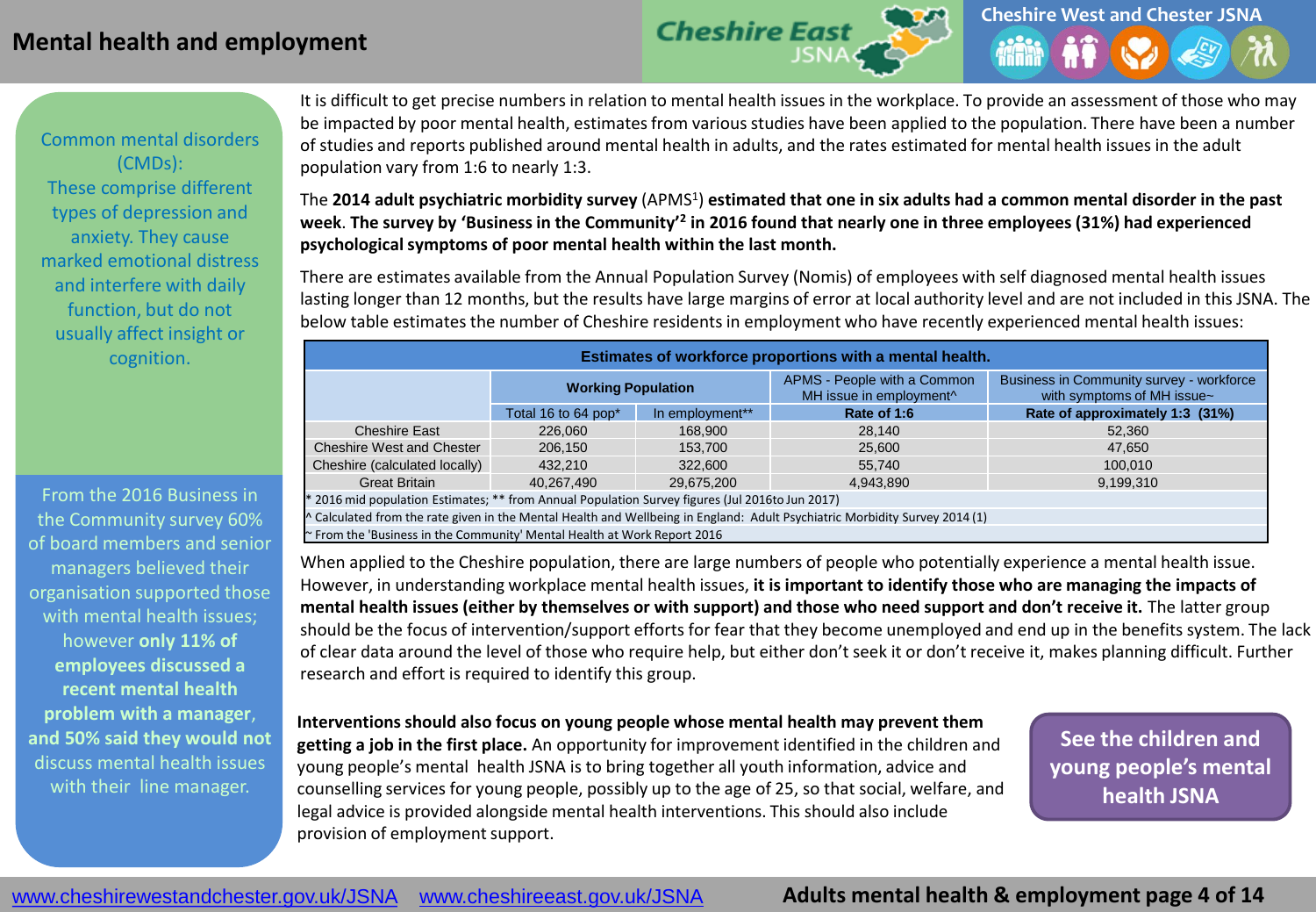# **Mental wellbeing at work**



Around 9 out of 10 people with mental health problems experience **stigma and discrimination**<sup>4</sup>

According to the ONS Sickness absence in the labour market (March 2017) 137 million days were lost due to sickness absences in the UK in 2016, down from 178 million days in 1993. **Stress/Anxiety/Depression was the third highest reason for absenteeism with 15.8 million days lost.**

A 2016 study into health at work in Cheshire and Merseyside<sup>3</sup>, showed that overall sickness absence rates were similar to the national average of nine days per employee in most Cheshire and Merseyside local authorities. Absentee data was supplied by six of the nine councils in the study area (Cheshire East, Cheshire West and Chester, Halton, Knowsley, Liverpool, Sefton, St. Helens, Warrington and Wirral). While there is an issue in the data around inconsistent nomenclature making comparisons difficult, it was clear that mental health issues including anxiety and depression were consistently the most common reason for absenteeism in all but one council area (see the below table for more information).

| Top five absence by reason (and proportion of total absences)                   |                                                |                                                 |                                             |                                           |                                          |
|---------------------------------------------------------------------------------|------------------------------------------------|-------------------------------------------------|---------------------------------------------|-------------------------------------------|------------------------------------------|
| <b>Local Authority</b><br>Number 3 reason<br>Number 1 reason<br>Number 2 reason |                                                |                                                 |                                             | Number 4 reason                           | Number 5 reason                          |
| LA <sub>1</sub>                                                                 | Stress (13.7%)                                 | Med Exam / Investigation /<br>Operation (10.1%) | Depression (5.1%)                           | Back Pain (5.0%)                          | Anxiety / Fatigue /<br>Exhaustion (4.6%) |
| LA <sub>2</sub>                                                                 | Anxiety / Stress / Nervous<br>Debility (25%)   | Cold / Flu (18%)                                | Joint / Muscular Disorder<br>(12%)          | Gastric Disorder (10%)                    | Ear / Nose / Throat (7%)                 |
| LA3                                                                             | Infections, including colds<br>and flu (24.5%) | Stomach, liver, kidney &<br>digestion (21.6%)   | Other musculo - skeletal<br>problems (7.5%) | Eye, ear, nose & mouth /<br>dental (6.3%) | Personal Stress (6.1%)                   |
| LA4                                                                             |                                                |                                                 | Not supplied                                |                                           |                                          |
| LA5                                                                             |                                                |                                                 | Not supplied                                |                                           |                                          |
| LA6                                                                             |                                                |                                                 | Not supplied                                |                                           |                                          |
| LA7                                                                             | Stress (13.25%)                                | Depression (6.7%)                               | Back trouble/Pain (6.14%)                   | Operation (5.7%)                          | Anxiety (5.38%)                          |
| LA8                                                                             | Stress / Depression (23%)                      | Limb / Joints $(17%)$                           | Respiratory / E.N.T. (15%)                  | Digestive / Stomach (9%)                  | Back / Neck (7%)                         |
| LA <sub>9</sub>                                                                 | Mental Health (30.1%)                          | Muscular / Skeletal (exc<br>Back) (10.5%)       | Medical Procedures (9.1%)                   | Abdominal (inc Digestive<br>Tract) (9.1%) | Ear, Nose and Throat (8.0%)              |
| Source: Council HR stats - collected by each council                            |                                                |                                                 |                                             |                                           |                                          |

Other data in the study showed that the Adult Social Care and Children's Services directorates consistently had the highest absenteeism days per full time equivalent (FTE) rate across all the directorates for each council that supplied the information. School staff had the lowest rates of absenteeism.

# **Adults mental health & employment page 5 of 14**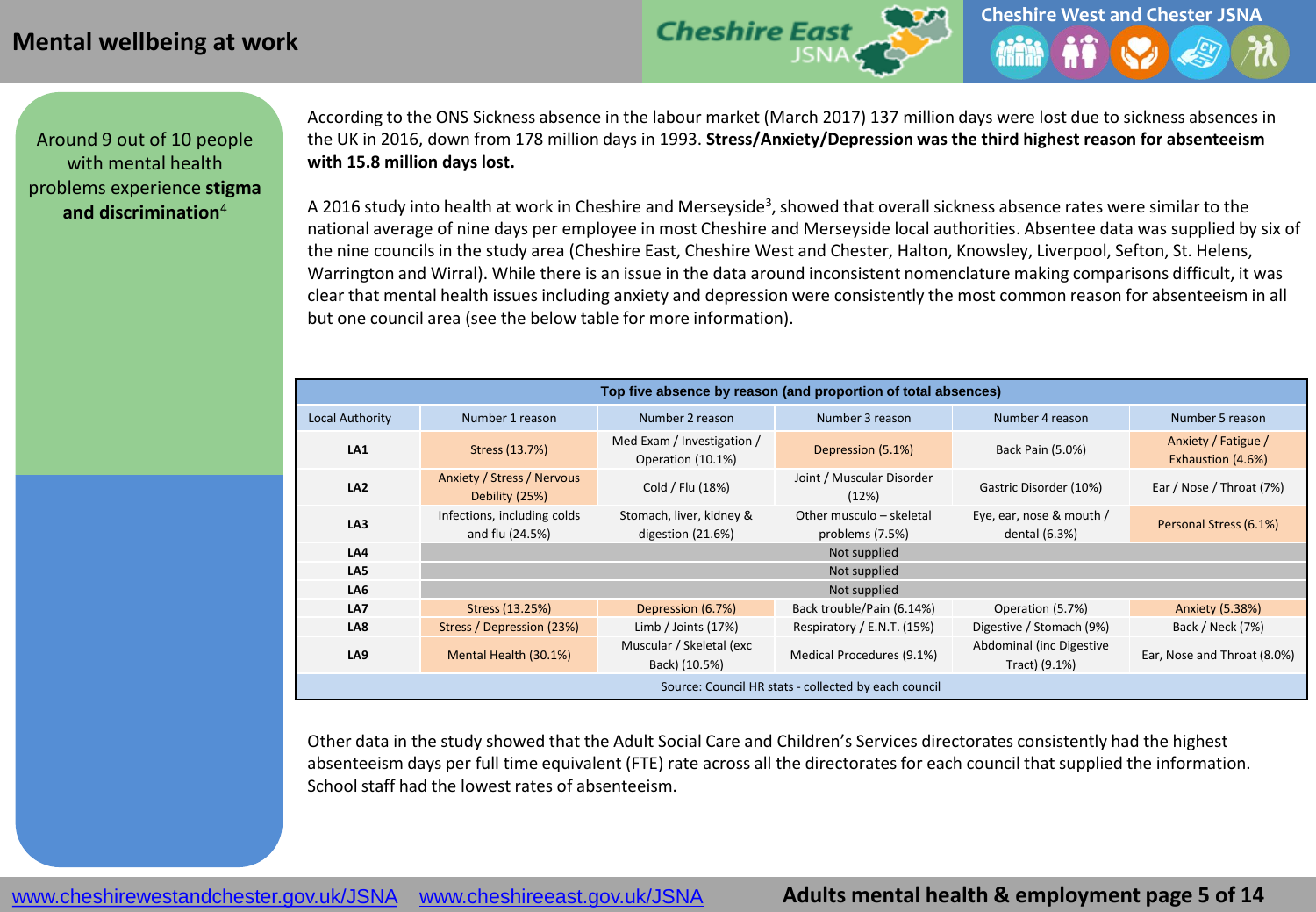

# **ESA - Employment Support Allowance:**

is a DWP benefit for those that due to illness or injury are largely incapable of work without support and time.

**IB – Incapacity Benefits:**  are an earlier version of ESA benefits.

Both of these benefits are slowly being phased out and will eventually be replaced by **Universal Credit**.

From the 2014 Adult psychiatric morbidity survey:

• Claimants of Employment and Support Allowance (ESA) experienced particularly high rates of all the disorders assessed

• **While many will have received ESA primarily for a physical health reason the great majority of this group had very high levels of psychiatric comorbidity**

There are two types of numbers we can gather in relation to mental health and unemployment, actual and inferred.

#### *Actual*:

Employment Support Allowance (ESA) and Incapacity Benefit (IB) are Department of Work and Pensions (DWP) benefits for those people who are unable to work due to illness or injury. Within these benefit groups GP diagnosed medical conditions that prevent recipients from working, including mental health/behavioural issues, are identified. For each condition, **a proportion are on the ESA Work Related Activity Group (WRAG); this cohort identifies those that may be capable of work in the short to medium term with support. Others on ESA are not capable of work in the short to medium term and are in need of longer term support.** The below table shows how many on ESA/IB have their recorded primary condition as mental/behavioural issues (ESA/IB MH):

|                                                             | Numbers of people who are receiving benefits primarily related to mental health issues in May 2017 |                                                                             |                                                                              |                            |                                                               |
|-------------------------------------------------------------|----------------------------------------------------------------------------------------------------|-----------------------------------------------------------------------------|------------------------------------------------------------------------------|----------------------------|---------------------------------------------------------------|
| <b>Total ESA/IB Numbers</b><br><b>ESA and IB Calculated</b> |                                                                                                    | Total ESA/IB Claimants with<br><b>Mental Health problems</b><br>(ESA/IB MH) | Those in the ESA WRAG with ESA/IB MH as a proportion<br>mental health issues | of total ESA/IB recipients | <b>ESA/IB MH</b> as a proportion of<br>total 16-64 population |
| <b>Cheshire East</b>                                        | 10.440                                                                                             | 4.850                                                                       | 830                                                                          | 46.5%                      | 2.1%                                                          |
| Cheshire West and Chester                                   | 11.810                                                                                             | 5.580                                                                       | 960                                                                          | 47.2%                      | 2.7%                                                          |
| Cheshire*                                                   | 22.250                                                                                             | 10.430                                                                      | 1.790                                                                        | 46.9%                      | 2.4%                                                          |
| <b>Great Britain</b>                                        | 2.401.460                                                                                          | 1,184,190                                                                   | 228.330                                                                      | 49.3%                      | 2.9%                                                          |
|                                                             | Source: ONS Crown Copyright Reserved [from Nomis on 13 December 2017]                              |                                                                             |                                                                              |                            |                                                               |
|                                                             | calculated from rounded numbers                                                                    |                                                                             |                                                                              |                            |                                                               |

From this table we can see that **10,430 people** in Cheshire, or 2.4% of the 16-64 year old population **are directly in need of support due to mental health issues.** 

Those who can participate in the Work Related Activity Group (WRAG) may be able to find employment, particularly if demand for workers increases and supply decreases, as is expected across Great Britain in the future. From the above table, **there are 1,790 people in Cheshire with a mental health issue who are in the WRAG.**

#### *Inferred numbers from studies*:

Staying with ESA and IB, in 2012 a study by the King's Fund and Centre for Mental Health<sup>5</sup> found **high rates of comorbidity between physical and mental health; with 30% of those experiencing long term physical health problems also having a mental health problem**. **Applied to the Cheshire ESA/IB non-mental health benefits recipients that equates to** 30% of 11,820 or **an additional**  3,550 people who are unemployed and may have mental health problems. These results are supported by the 2014 APMS survey<sup>6</sup>, which found that in people with severe CMD symptoms; over a third (37.5%) had a chronic physical condition as well. This rate was similar for both men and women.

# **Adults mental health & employment page 6 of 14**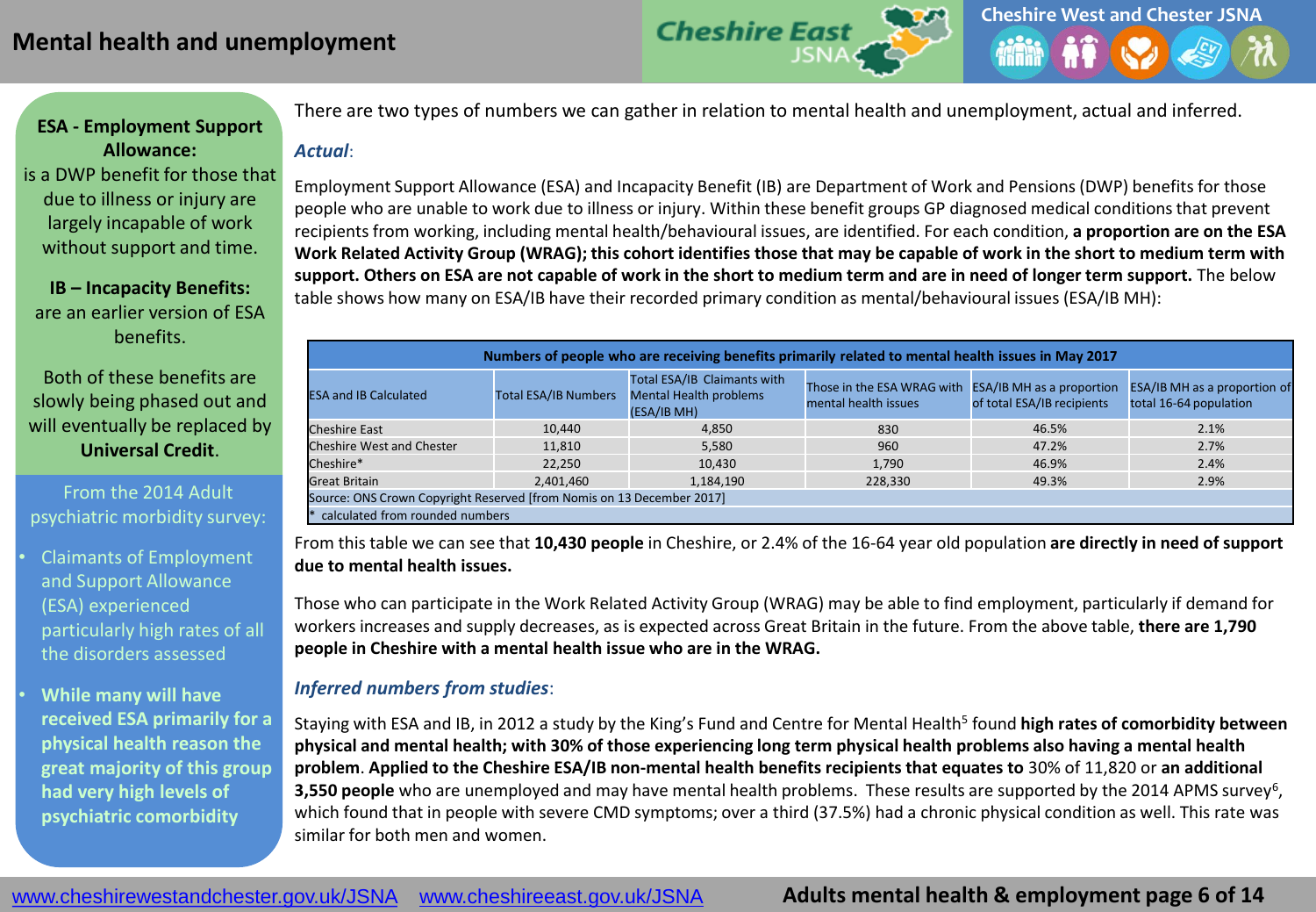

**Claimant Count** is an 'experimental' data series from Nomis that counts the number of people claiming Jobseeker's Allowance (JSA) plus those who claim Universal Credit (UC) and are required to seek work and be available for work. 'Experimental' in this context means that the data is still undergoing development and is not classified as a national statistic.

Definition of **out-of work benefits** according to Nomis consists of the following groups: job seekers, ESA and incapacity benefits, lone parents and others on income related benefits.

### *Inferred numbers from studies (cont.)*:

For people receiving other unemployment benefits, identifying those suffering from mental health issues that maybe impacting on their ability to find work is harder to find. For example Universal Credit (UC) and Job Seekers Allowance (JSA) benefits do not capture information in relation to mental health issues. As a result we have to infer indicative numbers from studies into mental health. The 2014 APMS supports the widely reported finding that unemployment can often contribute to higher levels of mental health issues. The report shows that **the Common Mental Disorder (CMD) rate in unemployed people aged 16 to 64 was twice that of their employed counterparts.** The CMD prevalence for people in employment was **14.1% of full-time and 16.3% of part-time employees; compared with 28.8% of unemployed people looking for work, and 33.1% of the economically inactive.** 

Applying the CMD prevalence rate for unemployed people looking for work (28.8%) to the ' Claimant Count' figure in Cheshire of 5,750 (Nomis, May 2017 – see definition in left-hand box); this results in close to **1,660 job seekers with a common mental disorder** (CMD).

If these 1,660 people are added to those who are on ESA/IB with mental health issues (10,430 people) and those who are on ESA/IB who may suffer a related mental illness (3,550 people) this results in a combined total for Cheshire of around **15,640 people who are on unemployment benefits that are likely to suffer from a mental health issue**. **This equates to 3.6% of the 16 to 64 year old population who are unemployed with mental health issues that may need support**.

#### *Out of work versus in work ratio of mental health issues:*

The Department of Work and Pensions (DWP) provide the numbers of people on out-of-work benefits (see side box for definition). Based on this definition, the number of people on these benefits in Cheshire is currently 28,370 (Nov 2016 – latest available); but when those on Universal Credit (UC) out-of-work benefits (Nov 2016 for consistency's sake) are also included this increases to 31,210 people. If this is divided by the number people on ESA/IB, JSA and UC who have an actual or inferred mental health issue (15,640 people) then the **ratio of mental health issues for those on out-of-work benefits is around one out of every two people on out of work benefits people for Cheshire (31,210/15,640 = 1.99).**

**When this is compared to the general adult population mental health issue estimates as given by the 2014 adult psychiatric morbidity survey of 1:6 people, the rate of mental health issues in the unemployed population is estimated to be nearly 3 times that of the general population.**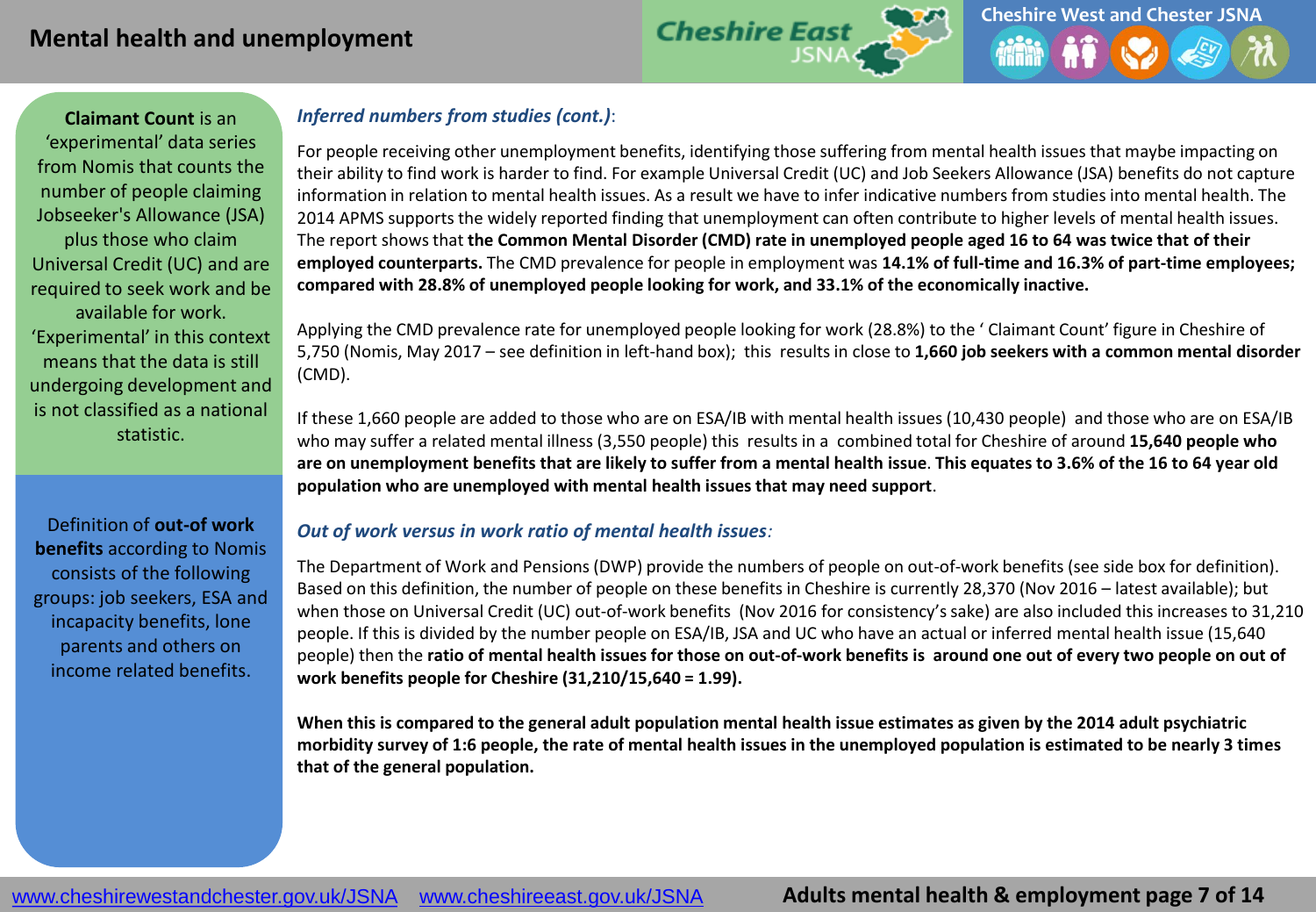

**Commissioned service delivery:** Department of Work and Pensions contracts that target those with disability and mental health issues have been commissioned out to Remploy in the Cheshire Area, via the Shaw Trust and Local Authorities. The aim of the service is to create sustainable (long-term) employment opportunities for clients.

Many third sector providers support and positively impact in this area by giving **supported and volunteering opportunities**  . Volunteering can bring back your self-esteem and motivate you which can be really important in getting someone back to work.

See the Adults Mental Health Service Delivery and Assets section for more information about the impact of volunteering.

There are multiple programmes run by the Department of Work and Pensions (DWP), councils and other parties aimed at helping those who are looking for work. The following highlights some of the key service providers in the Cheshire area.

#### **Non-Council Service Providers:**

#### **Remploy:**

Remploy are contracted by DWP to deliver multiple benefit-related programmes in Cheshire that help those unemployed people with a disability or mental health issue including:

- Work choice programme (voluntary);
- Work Programme (compulsory for ESA WRAG and unemployed for 3+ months) see table below for numbers from DWP

In the Table below, the Work Programme attachments for Cheshire are highlighted. The numbers include all service providers for the area, including the main provider Remploy. There are no numbers for the Work Choice Programme available for non-council programs.

Remploy also offer programmes helping those with disabilities or mental health issues who are in work but need support.

#### **Colleges**:

Local Cheshire colleges also run support programmes and internships to help get people with disabilities (including mental health) into paid employment:

- West Cheshire has a programme with capacity to support 80-100 people a year who are disabled/or have mental health issues.
- Mid-Cheshire College can support up to 20-40 people a year

#### **3rd sector providers:**

The following 3<sup>rd</sup> sector organisations following provide work settings, training and support for people with disabilities including mental health issues:

- Crewe SCB (Supported Community Business) People Plus
- Christian Concern Crewe Armstrong Works Armstrong Works
- Macclesfield Community Garden Centre **Access 19 and Acceleration** Health Box

#### *Cheshire East Council area Cheshire West and Chester Council area*

- 
- 
- 

|                                                                            |                     |                                               | <b>Employment support across Cheshire</b> |                          |             |
|----------------------------------------------------------------------------|---------------------|-----------------------------------------------|-------------------------------------------|--------------------------|-------------|
| :h                                                                         |                     | DWP Work programme*                           | <b>Colleges</b>                           |                          | 3rd Sector  |
| n.                                                                         |                     | Total attachments<br>(2016/17 financial year) | West Cheshire<br>(annual)                 | Mid-Cheshire<br>(annual) | All         |
|                                                                            | Cheshire (combined) | 983                                           | 80-100                                    | 20 to 40                 | data needed |
| *Source: Department for Work and Pensions (includes all service providers) |                     |                                               |                                           |                          |             |

www.cheshirewestandchester.gov.uk/JSNA [www.cheshireeast.gov.uk/JSNA](http://www.cheshireeast.gov.uk/JSNA)

# **Adults mental health & employment page 8 of 14**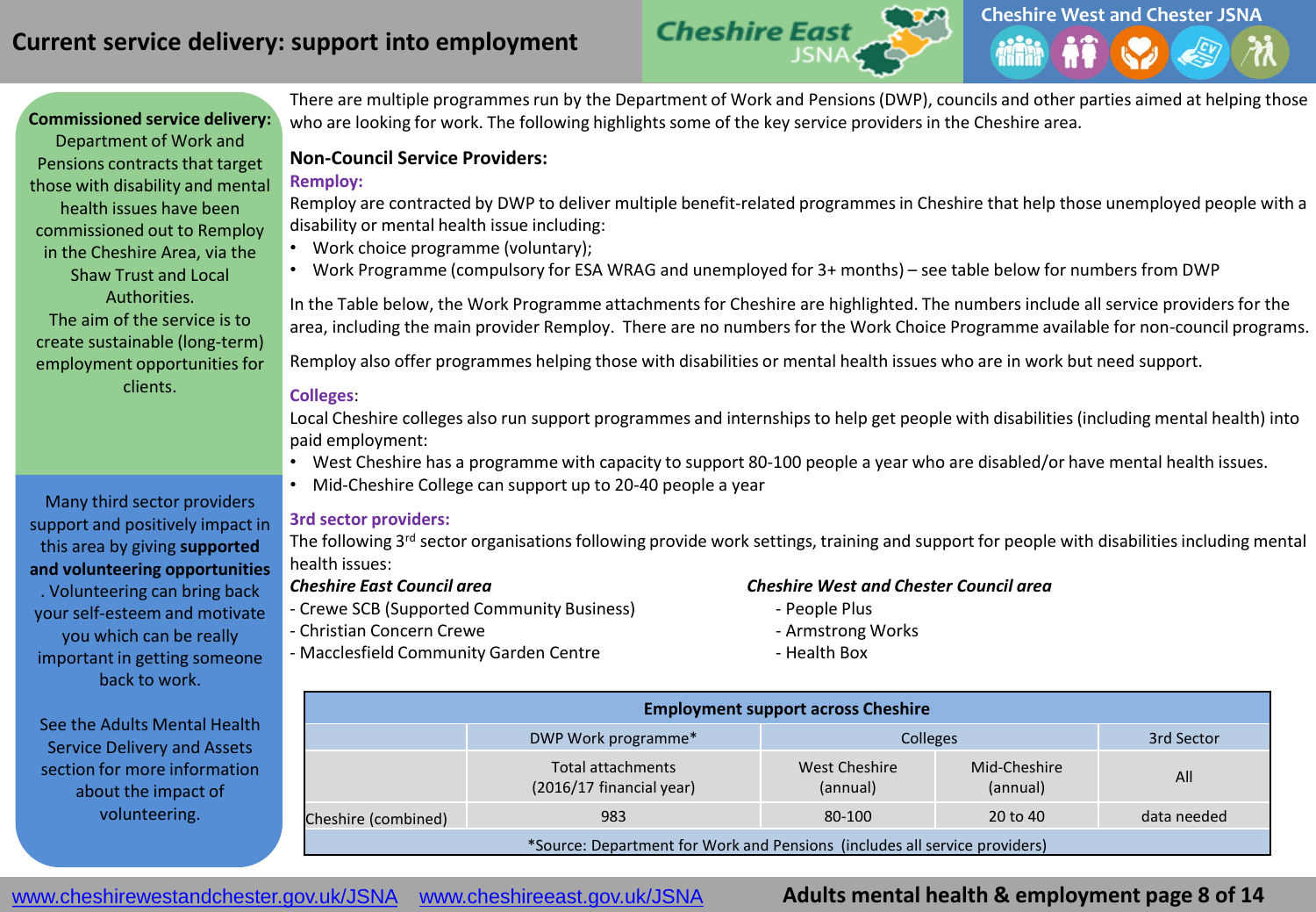

#### **NHS service provision:**

Several services within Cheshire and Wirral Partnership Trust (CWP) provide employment support for their service users. These include:

- Central Cheshire Mental Health Gateway
- Adult eating disorder service
- Adult Community Mental Health Service
- Early Intervention psychosis team
- Inpatient Rehabilitation Wards

# **Council service provision:**

#### **Cheshire West and Chester:**

#### **Work Zone programme**:

This programme targets those who are at risk of long term unemployment, including those with mild to moderate mental health. In 2016/17, the programme has supported 700 people into paid employment, of which 15 people were on ESA and identified as having mild to moderate mental health issues.

Of the remaining 685 participants, 270 people were long-term unemployed. From the APMS rate of 28.8% for those whom are unemployed with a mental health issue, it is possible that there could be an additional 78 people who may be considered to have mental health issues. The remaining 415 participants were those who were 'recently' unemployed, from other benefits or from other circumstances that means they weren't in the benefits system.

#### **DWP Local Employment Support Service**:

A new programme that began in November 2017. It targets adults receiving secondary care mental health care and adults with learning difficulties/autism for support back into employment. The program aims to support 65 beneficiaries, in total, with at least 20% getting into employment of 16 hours plus per week. As the programme has just started there are no numbers to report as yet.

#### **Housing Benefit team (Cheshire West and Chester)**

The Cheshire West and Chester Housing Benefit team have a holistic visiting team, including a Citizens Advice Bureau debt adviser, which targets vulnerable customers proactively using Housing Benefit and Council Tax Reduction Scheme data. This identifies people who do not access services, but who may require help, financial support, debt advice, housing support, affordable warmth, health or mental health care, by visiting each person in their home.

Some information is captured around mental health often in the 'barriers' section; however it is difficult to capture robust information around mental health in the process, as the priority is to address the immediate needs. The use of a structured mental health assessment may impede client uptake, this is then a risk to engaging and helping the client. However, assessments are carried out by officers as they proceed if it becomes obvious that there is a mental health issue affecting the individual.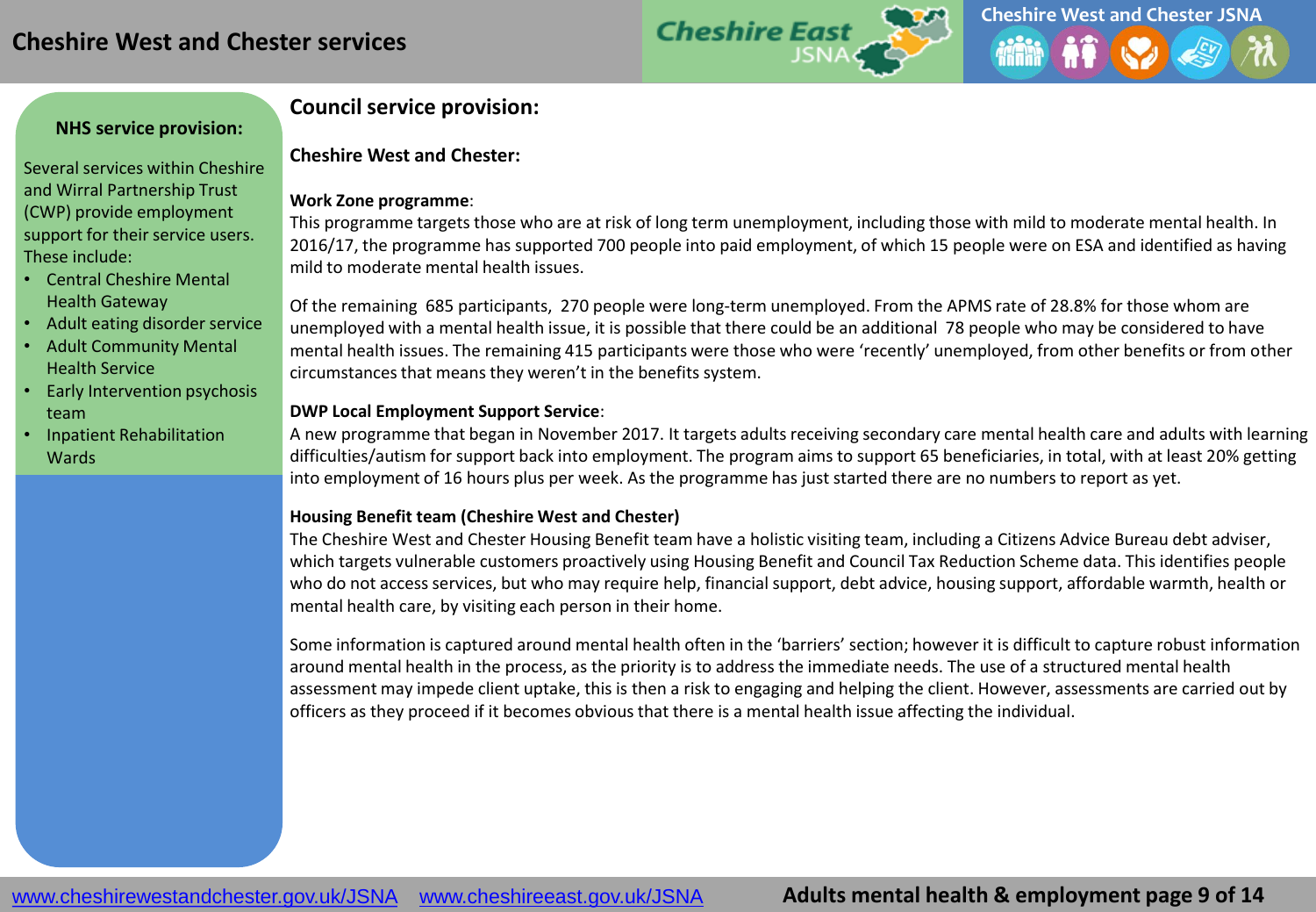

#### **Cheshire East Review**

There is a current review of services within Cheshire East Council to identify opportunities for programme development and roll out. The outcome of this review may influence what sort of information is collected and how resulting information can be used to inform further versions of this JSNA.

#### **Council service provision:**

**Cheshire East Council:**

#### **Occupational Opportunities Service:**

As part of the internal Care4CE provider service, Occupational Opportunities operates intensive work-based support for around 50 people with severe and enduring mental ill health. Projects include a café and gardening group.

#### **Cheshire East Welfare to Work Partnership:**

This is a provider partnership of all services that have any input into supporting disadvantaged people into work (including people with mental ill health). The remit of the group and its sub-groups are to drive forward the following:

- A joined up approach to employer engagement via highly localised events and initiatives
- Developing joined up pathways for customers
- Eliminating service and geographical gaps
- Feeding back accurate information to commissioners
- Creating and updating a directory of all services to have clear and easily accessible information on all support services that are available
- A joined up approach to transition support and early intervention
- Joined up approaches to increasing external funding

#### **Cheshire East Housing:**

The Housing Related Support service commissioned by Cheshire East Housing provide supported accommodation and floating support services to clients who are either homeless or at risk of homelessness and need support. Support workers work individually with people to provide support tailored to their needs and could include help to: find and maintain accommodation, gain skills to maintain a tenancy, support to improve their health and wellbeing, help to manage finances etc. Support can also include help to gain financial independence through access to education, training and employment.

# **Council Based employment support programmes**

| Council based employment support across Cheshire for those with mental health |                                                          |                                             |                           |  |  |
|-------------------------------------------------------------------------------|----------------------------------------------------------|---------------------------------------------|---------------------------|--|--|
|                                                                               | <b>Cheshire West and Chester</b><br><b>Cheshire East</b> |                                             |                           |  |  |
| <b>Occupational Opportunities Service</b><br>(2016/17)                        |                                                          | Work Zone with MH (2016/17)                 | Revenue and benefits team |  |  |
| <b>Numbers</b>                                                                | 50                                                       | 15 (+78 possible MH from JSA 6<br>$month+)$ | data needed               |  |  |
| *Source: Internal Council data                                                |                                                          |                                             |                           |  |  |

www.cheshirewestandchester.gov.uk/JSNA [www.cheshireeast.gov.uk/JSNA](http://www.cheshireeast.gov.uk/JSNA)

**Adults mental health & employment page 10 of 14**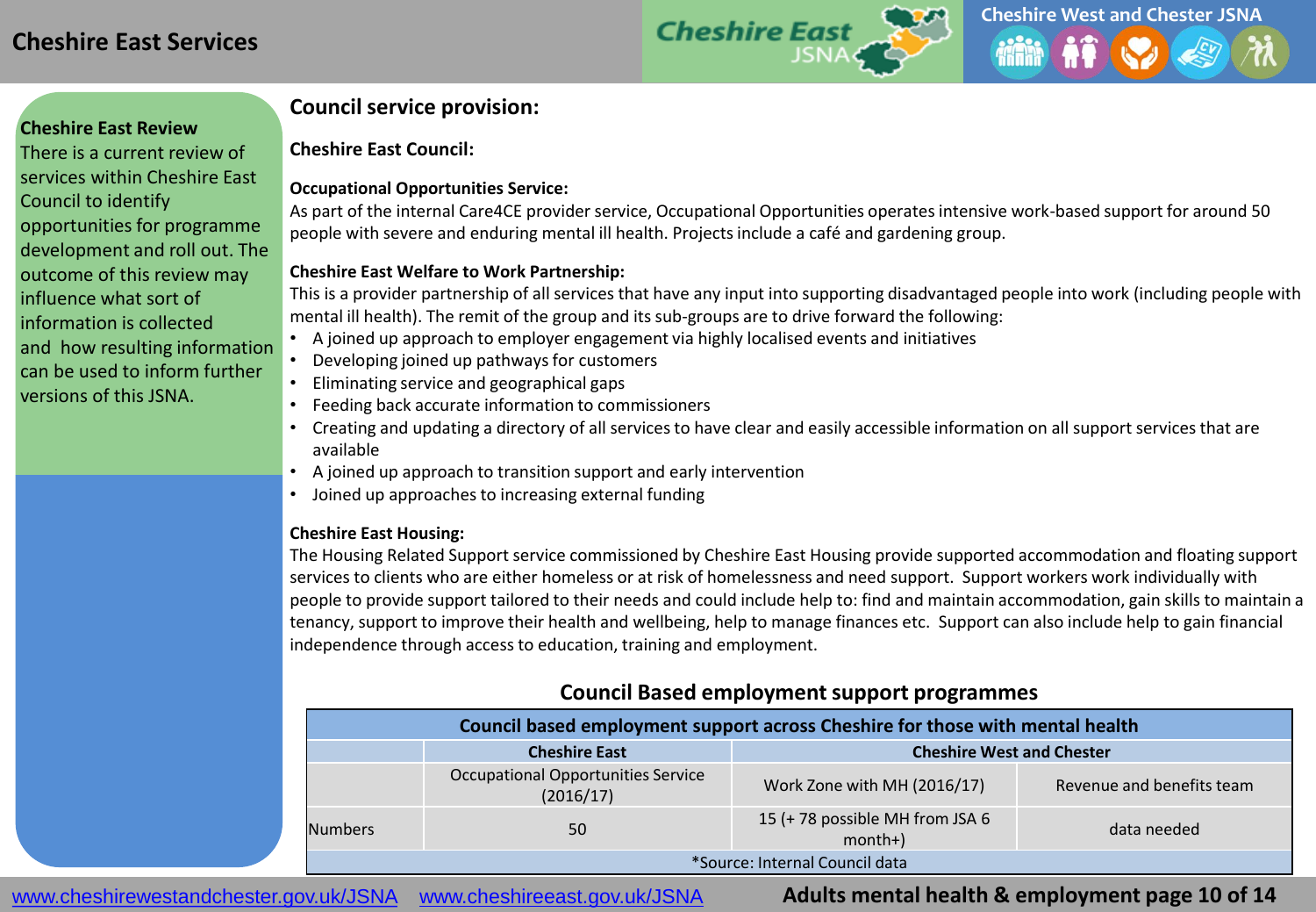

#### The difference between the DWP 'Work Choice programme' and 'Work programme' is:

- **The Work Choice programme\*** is voluntary and helps disabled people with more complex issues to find work and stay in a job;
- **The 'Work programme'** is compulsory for those in the ESA WRAG and those who are unemployed on JSA for 3 or more months

\*Referrals to Work Choice came to an end on the 31st October 2017. The 'Work Choice programme' and the 'Work programme' have both been replaced by the DWP Work and Health Programme which went live on the 27<sup>th</sup> November 2017.

# **Work Choice Program**

#### **Remploy –**

Exact figures on the success rates of the Remploy programmes are not available; however DWP provide statistics for the 'Work programme' (not available for the 'Work Choice programme') that cover all service providers for an area, including Remploy. See table below for data and side panel for definitions of the different programmes.

#### **Cheshire West and Chester Council Work Choice Service\***

**The Work Zone** programme for Oct 2016 to Nov 17 also delivers the Councils 'Work Choice' programme for Shaw Trust where it has a contract for 54 people (achieved) of which 48 got employment, 39 staying there 13 weeks (of which 19 had an identified mental health issue) and 34 staying there 26 weeks (15 with identified mental health issue).

#### **Cheshire East Council Work Choice Service\***

Covering Cheshire East Council area, this is a service specifically for people with disabling conditions. For the 2016/17 financial year there were 49 new starts on the Work Choice Programme; 10 of these were people with a diagnosed mental illness.

Of the 49 new starts in the Cheshire East Work Choice Programme, 27 started work and 21 sustained employment to at least 13 weeks. It is unclear as to how many of those had mental health issue.

#### **Third Sector:**

It is difficult to get specific information about those with mental health issues who are supported into employment by third sector organisations. It is therefore difficult to judge the effectiveness of the support.

| Success rates for 2016/17 financial year                                                                                                 |                                                                                                                           |                                                        |                                        |  |  |
|------------------------------------------------------------------------------------------------------------------------------------------|---------------------------------------------------------------------------------------------------------------------------|--------------------------------------------------------|----------------------------------------|--|--|
| Year                                                                                                                                     | DWP Work Programme (WP) for Cheshire combined focussed on mental health*                                                  |                                                        |                                        |  |  |
|                                                                                                                                          | WP Job outcomes with MH issues (13 week<br>Work Programme attachments with MH<br>employment count)<br><i>issues</i>       |                                                        | MH success rates                       |  |  |
| 2016/17                                                                                                                                  | 208                                                                                                                       | 37                                                     | 17.7%                                  |  |  |
|                                                                                                                                          |                                                                                                                           | <b>Cheshire East Work Choice programme</b>             |                                        |  |  |
|                                                                                                                                          | 13 week job outcome success<br>Work Choice starters<br>(those with a primary MH issue)<br>(those with a primary MH issue) |                                                        | Success Rate<br>(MH of total starters) |  |  |
| 2016/17                                                                                                                                  | 49(10)                                                                                                                    | 21 (unknown)                                           | 43.7% (unknown)                        |  |  |
|                                                                                                                                          |                                                                                                                           | <b>Cheshire West and Chester Work Choice Programme</b> |                                        |  |  |
| 13 week job outcome success<br><b>Work Choice starters</b><br>(those with an identified MH issue)<br>(those with an identified MH issue) |                                                                                                                           | Success Rate<br>(MH of total starters)                 |                                        |  |  |
| <b>Oct 2016 to Nov 17</b>                                                                                                                | 54(27)                                                                                                                    | 39(19)                                                 | 72.2% (70.3%)                          |  |  |
| *Source: Department for Work and Pensions (includes all service providers)                                                               |                                                                                                                           |                                                        |                                        |  |  |

www.cheshirewestandchester.gov.uk/JSNA [www.cheshireeast.gov.uk/JSNA](http://www.cheshireeast.gov.uk/JSNA)

# **Adults mental health & employment page 11 of 14**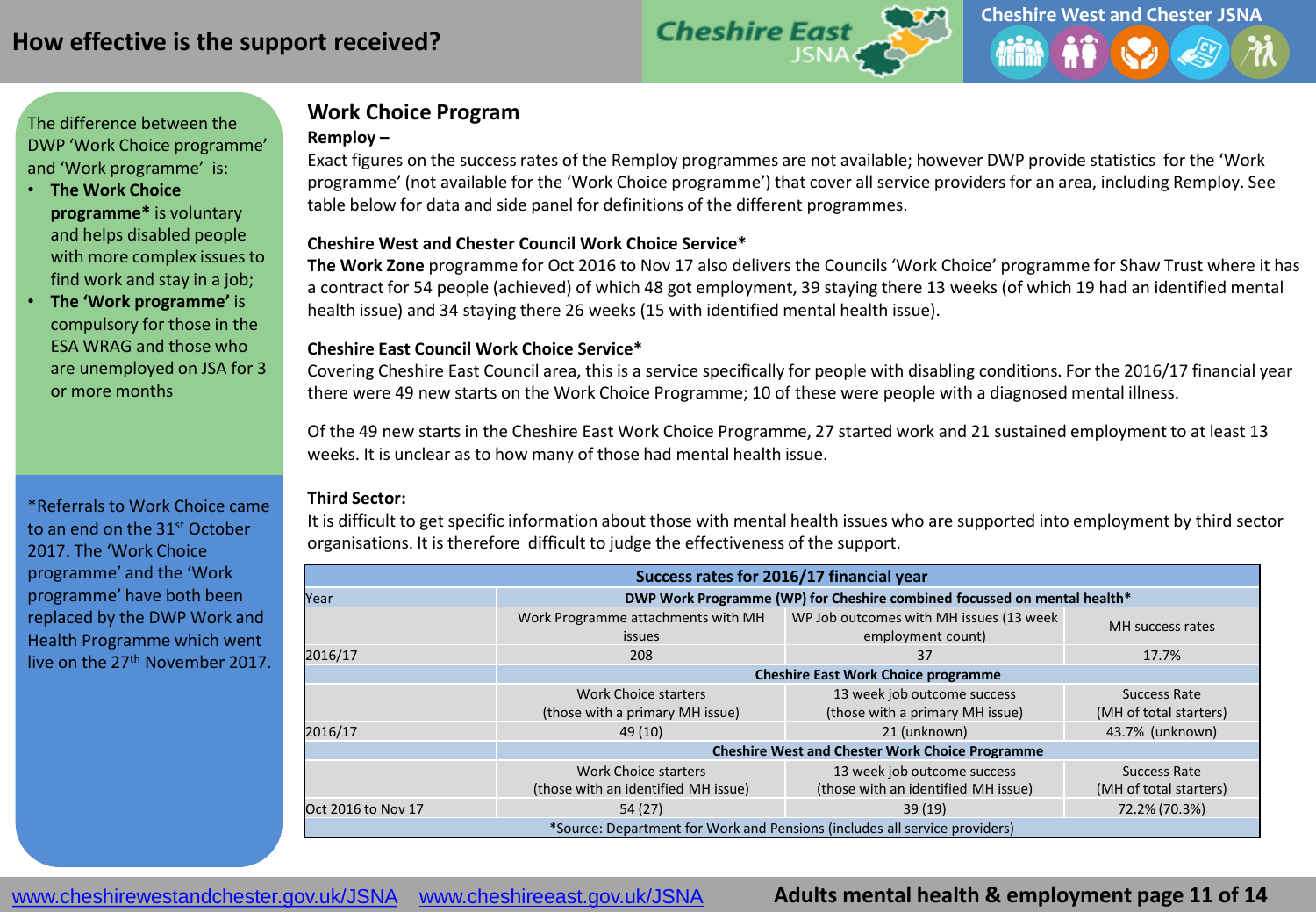# **Opportunities for improvement**



#### *Areas of improvement for employers*<sup>7</sup> :

- Promote good mental health of all employees, provide **good working conditions** to ensure a **healthy work life balance** and **opportunities for development**
- Develop **mental health awareness among employees** by making information, tools and support accessible.
- **Reduce stigma** of mental health issues by encouraging open conversations about mental health when employees are struggling, during recruitment and at regular intervals throughout employment.
- **Offer appropriate workplace adjustments** to employees who require them. **Design contracts** to provide employment support for people with mental health issues, recognising the complexity and time involved within the employment conditions.
- **Train and support line managers and supervisors in effective management practices,** ensure all employees have a regular conversation about their health and wellbeing with their line manager, supervisor or organisational leader.
- **Routinely monitor employee mental health and wellbeing** by understanding available data, talking to employees, and understanding risk factors.

#### *Areas of improvement for commissioners and service providers:*

• *Ensure evidence-based programme design:* 

Recent research in a report by the National Development Team for Inclusion (NTDI 2014)<sup>8</sup> found evidence that Individual Placement and Support (IPS) (in mental health services) and supported employment (in Learning Disability services) are the most effective ways of supporting people to achieve paid work outcomes. Only around one third of current employment related spend is being committed to these evidence-based models. **There is little or no evidence to support other service models currently being used by commissioners.**

A DWP funded pilot of IPS has been set up in Chester and there are opportunities to use a range of funding streams to expand IPS across Cheshire. There should be some initial results from the Chester project by the beginning of 2019.

#### *Increase programme flexibility:*

Mental health covers acute to chronic conditions, from relatively small issues to considerable life disabling conditions. **Employment support needs to be flexible to work with this spectrum of issues and severity.** This flexibility is lacking as there is a commercial imperative to get results within a set timescale. **People who are a long way from employment are often not registered on programmes** due to high conversion rates required from start to job outcome. Once support ends, it is often difficult to reconnect with trusted support on an ad-hoc basis. However, there may be potential within the new DWP Work and Health programme to allow for ad-hoc on-going support. There is currently a gap in supporting people into employment of less than 16 hours a week as a stepping stone into full-time employment.

#### • *Support 3rd sector providers and all employers:*

- − Recognise and **support structured volunteer work as a pathway back to paid employment** for people with mental health issues.
- − Support 3rd sector partners to **develop volunteering opportunities that address primary causes of socially formed declining and poor mental health.**
- − **Support and encourage employers** to increase the uptake of workers with mental health issues.

#### • *Improve public sector services:*

- **Quicker service provision**; it's often inaccessible at point of need or takes too long to access (unless in a crisis situation).
- − **Ensure a continuum of support**; after the initial support it can often be the case that when the service ends, there is no transition to any other support.
- − **Integrate mental health service provision** as a key dimension of each and every service rather than as a stand-alone service.
- − **Increase integration of mental health support** and **employment support,** develop closer links between health and other public services.

#### www.cheshirewestandchester.gov.uk/JSNA [www.cheshireeast.gov.uk/JSNA](http://www.cheshireeast.gov.uk/JSNA)

# **Adults mental health & employment page 12 of 14**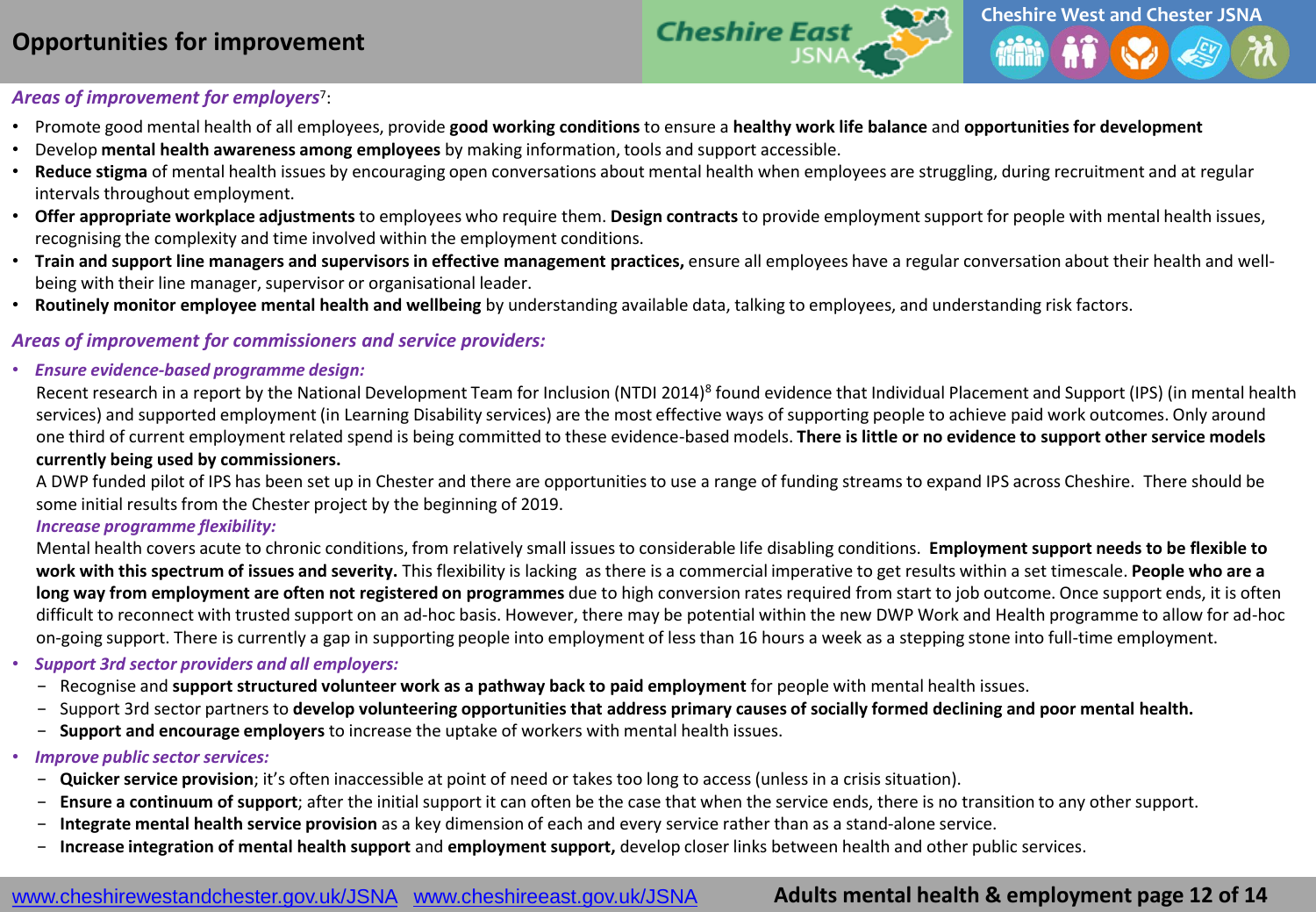# **Opportunities for improving data collection and analysis**



**DWP have introduced a new role** called a community partner – with the idea of **connecting third sector providers with DWP** and trying to link them all up.

#### **Opportunities for** *improving data collection and analysis* **include:**

- **Better linkages across 3 rd sector service providers, local authorities and DWP;**
	- − **develop standard measures, data capture methodology and monitoring** of 3 rd sector partners across all contacts with all statutory agencies. There is currently too much fragmentation across commissioners in monitoring and evaluation making robust analysis of effect and impact difficult.
	- − **improved data sharing across providers** (including councils, DWP and third sector)
- Service providers to **record information that enables reporting of numbers of service users with mental health issues.**
- **Better understanding of 'success' rates for those with mental health issues** going through various programmes including DWP Work Choice/Work programme and third sector support.
- Analysis of Work Capability Assessment with reference to mental health and fitness for work, implications and impact.
- The impact of DWP benefits and transitioning between benefits on mental health.

#### **What we don't know but would like to know…..**

- For a **real understanding of the prevalence of mental health conditions in unemployment,** we need data to identify those on UC and JSA who may have an issue rather than relying on ESA/IB.
- Increased understanding of **how many employed and unemployed people require support** but are not receiving it and **what levels of support would be most useful?**
- **Numbers of people carrying out structured volunteer** work and **its role in enabling people to re-enter paid employment**